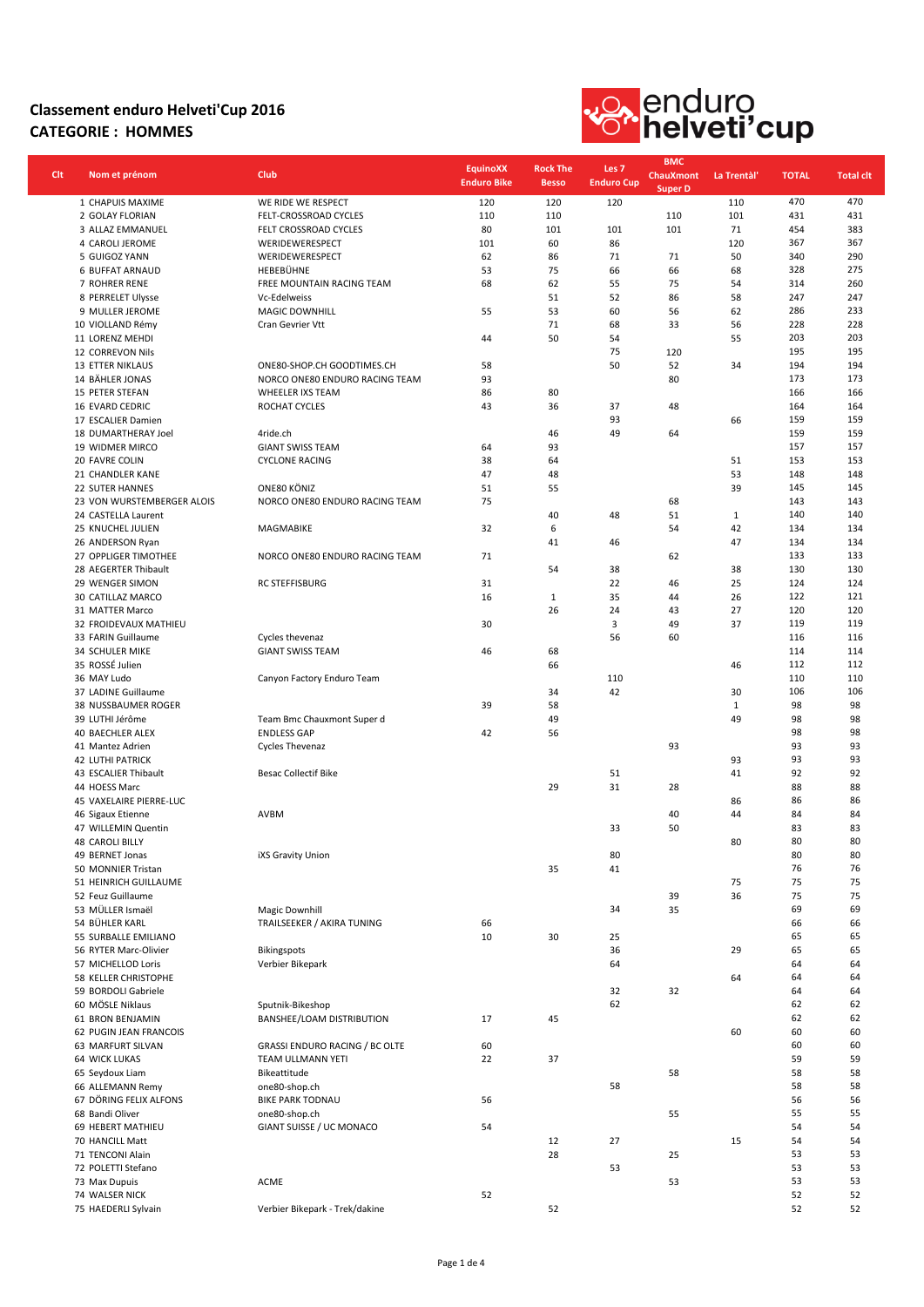

| <b>Clt</b> | Nom et prénom                             | Club                              | <b>EquinoXX</b><br><b>Enduro Bike</b> | <b>Rock The</b><br><b>Besso</b> | Les <sub>7</sub><br><b>Enduro Cup</b> | <b>BMC</b><br><b>ChauXmont</b><br><b>Super D</b> | La Trentàl'    | <b>TOTAL</b> | <b>Total clt</b> |
|------------|-------------------------------------------|-----------------------------------|---------------------------------------|---------------------------------|---------------------------------------|--------------------------------------------------|----------------|--------------|------------------|
|            | 76 ALTHUSSER CORENTIN                     |                                   |                                       |                                 |                                       |                                                  | 52             | 52           | 52               |
|            | 77 CARRON JOSE<br>78 MEYER THOMAS         | ARC'TERYX - CROSSROAD CYCLES      | 50                                    |                                 |                                       |                                                  | 49             | 50<br>49     | 50<br>49         |
|            | 79 ALLEMANN BRYAN                         | <b>CCMOUTIER</b>                  | 49                                    |                                 |                                       |                                                  |                | 49           | 49               |
|            | 80 GRANDY ROBIN                           | <b>BRINO</b>                      | 48                                    |                                 |                                       |                                                  |                | 48           | 48               |
|            | 81 SCHUPPLI Dominic                       |                                   |                                       | 47                              |                                       |                                                  |                | 47           | 47               |
|            | 82 Mottiez Gilles                         | Team Bike n Joy Giant             |                                       |                                 |                                       | 47                                               |                | 47           | 47               |
|            | 83 DEPRÉ Daniel                           | Techbike Genève                   |                                       |                                 | 47                                    |                                                  |                | 47           | 47               |
|            | 84 RAPUZZI NORBERT<br>85 Knuchel Pascal   | <b>JURIDE</b>                     |                                       |                                 |                                       | 45                                               | 45             | 45<br>45     | 45<br>45         |
|            | 86 GRATION Serge                          | Specialized                       |                                       |                                 | 45                                    |                                                  |                | 45           | 45               |
|            | 87 BONNEFILLE FRÉDÉRIC                    | <b>VCML</b>                       | 45                                    |                                 |                                       |                                                  |                | 45           | 45               |
|            | 88 WIELAND MAX                            | TEAM BICYCLESSHOP LAUSANNE        | $\mathbf{1}$                          | 13                              | 10                                    | 19                                               | $\overline{2}$ | 45           | 44               |
|            | 89 SPRAGG Matt                            | Alpine Roots MTB                  |                                       |                                 | 44                                    |                                                  |                | 44           | 44               |
|            | 90 JOLLIET Denis                          | <b>Cycles Passion</b>             |                                       |                                 | 20                                    | 24                                               |                | 44           | 44               |
|            | 91 GATTONI Lionel<br>92 TIREFORT Fabrice  | Verbier Bikepark - Trek/dakine    |                                       | 44<br>43                        |                                       |                                                  |                | 44<br>43     | 44<br>43         |
|            | 93 MENDEZ Sébastien                       |                                   |                                       |                                 | 43                                    |                                                  |                | 43           | 43               |
|            | 94 KREBS Fabian                           |                                   |                                       | $\mathbf{1}$                    |                                       | 42                                               |                | 43           | 43               |
|            | 95 GURY LOUISON                           |                                   |                                       |                                 |                                       |                                                  | 43             | 43           | 43               |
|            | 96 TAPE Martial                           | Dirts Styler                      |                                       | 42                              |                                       |                                                  |                | 42           | 42               |
|            | 97 Marilly Alexandre                      |                                   |                                       |                                 |                                       | 36                                               | 6              | 42           | 42               |
|            | 98 DÖRIG FLURIN<br>99 RION ANTOINE        |                                   | 19                                    |                                 |                                       | 23                                               |                | 42<br>41     | 42<br>41         |
|            | 100 Peyssonneaux Sébastien                | Etoile Cycliste du Léman          | 41                                    |                                 |                                       | 41                                               |                | 41           | 41               |
|            | 101 Guillod Maxime                        |                                   |                                       |                                 |                                       | 27                                               | 14             | 41           | 41               |
|            | 102 SZECSKAY Andras                       |                                   |                                       |                                 | 40                                    |                                                  |                | 40           | 40               |
|            | 103 KELLER STEFAN                         |                                   | 40                                    |                                 |                                       |                                                  |                | 40           | 40               |
|            | 104 CHOULET YOANN                         |                                   |                                       |                                 |                                       |                                                  | 40             | 40           | 40               |
|            | 105 MORET Patrick                         |                                   |                                       | 39                              |                                       |                                                  |                | 39           | 39               |
|            | 106 COMMIN Paul<br>107 Chauffaut Yves     |                                   |                                       |                                 | 39                                    | 38                                               |                | 39<br>38     | 39<br>38         |
|            | 108 CARON MARC-ANTOINE                    |                                   | $\mathbf{1}$                          | 23                              | 12                                    | $\overline{2}$                                   | $\mathbf 1$    | 39           | 38               |
|            | 109 BOISSIN Bruno                         |                                   |                                       | 38                              |                                       |                                                  |                | 38           | 38               |
|            | 110 MAGNIER GILLES                        |                                   | 37                                    |                                 |                                       |                                                  |                | 37           | 37               |
|            | 111 Barreau Stéphane                      |                                   |                                       |                                 |                                       | 37                                               |                | 37           | 37               |
|            | 112 KURTZ CYRILLE                         | CK RACING MTB                     | 36                                    |                                 |                                       |                                                  |                | 36           | 36               |
|            | 113 GIGANDET JÉRÉMY                       | <b>ALTMANN SPORTS</b>             | 6                                     | 21                              | 9                                     |                                                  |                | 36           | 36               |
|            | 114 WÜTHRICH SÄMI<br>115 AFFOLTER TIM     | OUTDOORX.CH                       | 35                                    |                                 |                                       |                                                  | 35             | 35<br>35     | 35<br>35         |
|            | 116 TENNER STEFAN                         |                                   | 34                                    |                                 |                                       |                                                  |                | 34           | 34               |
|            | 117 Martin Nicolas                        | Single Track les fourges          |                                       |                                 |                                       | 34                                               |                | 34           | 34               |
|            | 118 BRYAND Marc                           |                                   |                                       |                                 | 8                                     | 26                                               |                | 34           | 34               |
|            | 119 YERLY Kim                             |                                   |                                       | 33                              |                                       |                                                  |                | 33           | 33               |
|            | 120 HOSATTE BENJAMIN                      |                                   |                                       |                                 |                                       |                                                  | 33             | 33           | 33               |
|            | 121 GRIME VINCENT<br>122 ROBERT Vincent   | Team Bmc Chauxmont Super D        | 33                                    | 32                              |                                       |                                                  |                | 33<br>32     | 33<br>32         |
|            | 123 MATHIEU GILL                          |                                   |                                       |                                 |                                       |                                                  | 32             | 32           | 32               |
|            | 124 WALLIS RONAN                          |                                   |                                       |                                 |                                       |                                                  | 31             | 31           | 31               |
|            | 125 Perry Xavier                          | Les Fourgs Singletrack            |                                       |                                 |                                       | 31                                               |                | 31           | 31               |
|            | 126 PAPILLOUD Lucien                      |                                   |                                       | 31                              |                                       |                                                  |                | 31           | 31               |
|            | 127 ROBERT Ludovic                        |                                   |                                       |                                 | 30                                    |                                                  |                | 30           | 30               |
|            | 128 Renaud Stéphane                       |                                   |                                       |                                 |                                       | 30                                               |                | 30           | 30               |
|            | 129 Volery Julien<br>130 NEGRO CLAUDIO    | Seven sports<br>SCUDERIA CRAVALLO | 29                                    |                                 |                                       | 29                                               |                | 29<br>29     | 29<br>29         |
|            | 131 DE MUYNCK Martin                      |                                   |                                       |                                 | 29                                    |                                                  |                | 29           | 29               |
|            | 132 YULE ALASTAIR                         |                                   |                                       |                                 |                                       |                                                  | 28             | 28           | 28               |
|            | 133 RION LAURENT                          |                                   | 28                                    |                                 |                                       |                                                  |                | 28           | 28               |
|            | 134 MARTIGNONI Mathieu                    |                                   |                                       | 11                              |                                       | 17                                               |                | 28           | 28               |
|            | 135 MAIER Gabriel                         | <b>Antrax Racing</b>              |                                       |                                 | 28                                    |                                                  |                | 28           | 28               |
|            | 136 YALAZOGLU Tanyel                      |                                   |                                       | 27                              |                                       |                                                  |                | 27<br>27     | 27               |
|            | 137 WYBO WILLEM<br>138 MENSUELLE David    |                                   | 4                                     | 14                              | 23<br>13                              |                                                  |                | 27           | 27<br>27         |
|            | 139 KARPPINEN HENRIK                      | PAPPA BETALAR                     | 27                                    |                                 |                                       |                                                  |                | 27           | 27               |
|            | 140 HELCHIT ADRIEN                        |                                   | 26                                    |                                 |                                       |                                                  |                | 26           | 26               |
|            | 141 CASTELLANOS Rodrigo                   |                                   |                                       |                                 | 26                                    |                                                  |                | 26           | 26               |
|            | 142 ROCHAT Cédric                         | Bikingspot                        |                                       |                                 | 16                                    |                                                  | 9              | 25           | 25               |
|            | 143 CABOCHE THOMAS                        | RHA                               | 25                                    |                                 |                                       |                                                  |                | 25           | 25               |
|            | 144 AUBERSON Luc                          | Cyclophile Sédunois               |                                       | 25                              |                                       |                                                  |                | 25<br>24     | 25<br>24         |
|            | 145 MANN VALENTIN<br>146 KAPPE Konstantin | <b>MEYWHIR</b>                    | 24                                    | 24                              |                                       |                                                  |                | 24           | 24               |
|            | 147 JEMMELY Yannick                       |                                   |                                       | 9                               | 6                                     | 9                                                |                | 24           | 24               |
|            | 148 DUPUIS MAX                            |                                   |                                       |                                 |                                       |                                                  | 24             | 24           | 24               |
|            | 149 GRAF DANIEL                           | SCUDERIA CRAVALLO                 | 23                                    |                                 |                                       |                                                  |                | 23           | 23               |
|            | 150 GAUDILLERE FRANCIS                    |                                   |                                       |                                 |                                       |                                                  | 23             | 23           | 23               |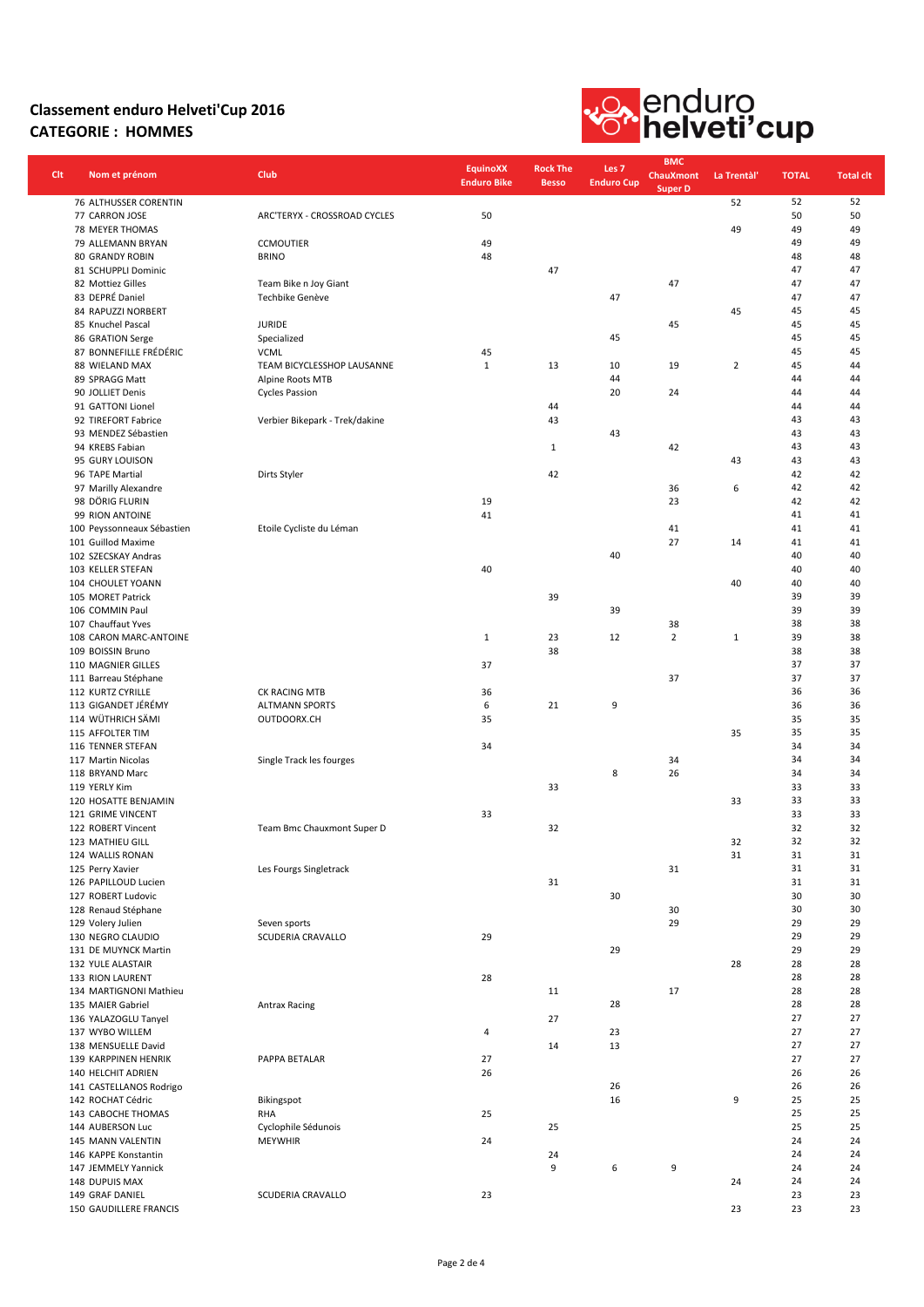

| <b>Clt</b> | Nom et prénom              | Club                           | <b>EquinoXX</b><br><b>Enduro Bike</b> | <b>Rock The</b><br><b>Besso</b> | Les <sub>7</sub><br><b>Enduro Cup</b> | <b>BMC</b><br><b>ChauXmont</b><br><b>Super D</b> | La Trentàl'    | <b>TOTAL</b>   | <b>Total clt</b> |
|------------|----------------------------|--------------------------------|---------------------------------------|---------------------------------|---------------------------------------|--------------------------------------------------|----------------|----------------|------------------|
|            | 151 FUCHS Patrice          | Vttnet                         |                                       | $\overline{2}$                  |                                       | 21                                               |                | 23             | 23               |
|            | 152 Singelé Kenny          | VcVignoble-Cyclerc             |                                       |                                 |                                       | 22                                               |                | 22             | 22               |
|            | 153 LUTTRINGER CHRISTOPHE  |                                |                                       |                                 |                                       |                                                  | 22             | 22             | 22               |
|            | 154 GUHL Patrick           |                                |                                       | 22                              |                                       |                                                  |                | 22             | 22               |
|            | 155 BAER Edouard           |                                |                                       | $\mathbf{1}$                    |                                       |                                                  | 21             | 22             | 22               |
|            | 156 GERBER ADRIAN          | OUTDOORX.CH                    | 21                                    |                                 |                                       |                                                  |                | 21             | 21               |
|            | 157 DEY Sébastien          | bikingspots.ch                 |                                       |                                 | 21                                    |                                                  |                | 21             | 21               |
|            | 158 STRAUSAK BEHARD        | <b>TESTO3000</b>               | 20                                    |                                 |                                       |                                                  |                | 20             | 20               |
|            | 159 PIAZZA Grégory         |                                |                                       | 20                              |                                       |                                                  |                | 20             | 20               |
|            | 160 Gressier-Soudan Romain |                                |                                       |                                 |                                       | 20                                               |                | 20             | 20               |
|            | 161 BERTRAND PIERRON ALOIS |                                |                                       |                                 |                                       |                                                  | 20             | 20             | 20               |
|            | 162 GINIER Yann            |                                |                                       | 19                              |                                       |                                                  |                | 19             | 19               |
|            | 163 FOURQUET Martin        | Besac collectif bike           |                                       |                                 | 18                                    |                                                  | $\mathbf{1}$   | 19             | 19               |
|            | 164 BOULLE Alexandre       |                                |                                       |                                 | 19                                    |                                                  |                | 19             | 19               |
|            | <b>165 BOHLY BENOIT</b>    |                                |                                       |                                 |                                       |                                                  | 19             | 19             | 19               |
|            | 166 BÄTSCHER JANOSCH       |                                | 9                                     |                                 |                                       | 10                                               |                | 19             | 19               |
|            | 167 THALLER LUKAS          | DIRTLEJ / BIKEPARK TODTNAU / 2 | 18                                    |                                 |                                       |                                                  |                | 18             | 18               |
|            | 168 Python Dan             |                                |                                       |                                 |                                       | 18                                               |                | 18             | 18               |
|            | 169 PELLET JONATHAN        |                                |                                       |                                 |                                       |                                                  | 18             | 18             | 18               |
|            | 170 DEMIERRE Luc           | Vélo Club Estavayer            |                                       | 18                              |                                       |                                                  |                | 18             | 18               |
|            | 171 THOLOMIER JULIEN       |                                |                                       |                                 |                                       |                                                  | 17             | 17             | 17               |
|            | 172 REGAMEY Blaise         |                                |                                       | 17                              |                                       |                                                  |                | 17             | 17               |
|            | 173 MONDADA Nicola         |                                |                                       |                                 | 17                                    |                                                  |                | 17             | 17               |
|            | 174 Wäckerlin David        |                                |                                       |                                 |                                       | 16                                               |                | 16             | 16               |
|            | 175 URECH Mathieu          |                                |                                       | 16                              |                                       |                                                  |                | 16             | 16               |
|            | 176 KÄNZIG Laurent         | Vtt Montoz                     |                                       | 15                              |                                       |                                                  | 1              | 16             | 16               |
|            | 177 CHOFFAT FABIEN         |                                |                                       |                                 |                                       |                                                  | 16             | 16             | 16               |
|            | 178 RIEBL JOHANNES         | FILME VON DRAUSSEN             | 15                                    |                                 |                                       |                                                  |                | 15             | 15               |
|            | 179 LAMBERT Olivier        |                                |                                       |                                 | 15                                    |                                                  |                | 15             | 15               |
|            | 180 Jäggi Noé              | Vc vignoble Cyclerc            |                                       |                                 |                                       | 15                                               |                | 15             | 15               |
|            | 181 SHARIPOV Azat          | Fizteh                         |                                       |                                 | 14                                    |                                                  |                | 14             | 14               |
|            | 182 HASLER MARKUS          | <b>VMC</b>                     | 14                                    |                                 |                                       |                                                  |                | 14             | 14               |
|            | 183 Germann Camille        | <b>Bad Amicale</b>             |                                       |                                 |                                       | 14                                               |                | 14             | 14               |
|            | 184 CASTRO JOSÉ-FABIO      | TEAM INNOVA'TIF                | $\overline{2}$                        |                                 |                                       | 11                                               | $1\,$          | 14             | 14               |
|            | 185 ANDREY Thierry         |                                |                                       | 10                              | 4                                     |                                                  |                | 14             | 14               |
|            | 186 SAHLI ELIE             |                                |                                       |                                 |                                       |                                                  | 13             | 13             | 13               |
|            | 187 MARTINS ALVARO         |                                | 12                                    |                                 |                                       |                                                  | $\mathbf{1}$   | 13             | 13               |
|            | 188 JUKER BENJAMIN         | <b>TESTO3000</b>               | 13                                    |                                 |                                       |                                                  |                | 13             | 13               |
|            | 189 Bianchi Luca           | 981 gravity team               |                                       |                                 |                                       | 13                                               |                | 13             | 13               |
|            | 190 WERMEILLE CHRISTOPHE   |                                |                                       |                                 |                                       |                                                  | 12             | 12             | 12               |
|            | 191 Rossier Grégory        | <b>Cycles Passion</b>          |                                       |                                 |                                       | 12                                               |                | 12             | 12               |
|            | 192 JORNOD Lionel          | Bikingspots.ch                 |                                       |                                 | 11                                    |                                                  | $\mathbf{1}$   | 12             | 12               |
|            | 193 WEGMÜLLER MARC         | THÖMUS VELOSHOP                | 11                                    |                                 |                                       |                                                  |                | 11             | 11               |
|            | 194 GUERRIN YVES           |                                |                                       |                                 |                                       |                                                  | 11             | 11             | 11               |
|            | 195 MAURON PATRICK         |                                |                                       |                                 |                                       |                                                  | 10             | 10             | 10               |
|            | 196 Soto Alejandro         | <b>EC Meyrin</b>               |                                       |                                 |                                       | 8                                                |                | 8              | 8                |
|            | 197 HERCOD Vincent         |                                |                                       | 8                               |                                       |                                                  |                | 8              | 8                |
|            | 198 CHRISTEN PASCAL        | 2RAD BARMETTLER & CO.          | 8                                     |                                 |                                       |                                                  |                | 8              | 8                |
|            | 199 ANGLY FLORENT          |                                |                                       |                                 |                                       |                                                  | 8              | 8              | 8                |
|            | 200 POTÉ Dinis             |                                |                                       |                                 | $\overline{7}$                        |                                                  |                | $\overline{7}$ | $\overline{7}$   |
|            | 201 PIERREHUMBERT Philippe |                                |                                       | $\overline{7}$                  |                                       |                                                  |                | $\overline{7}$ | 7                |
|            | 202 KAMBLI BASIL           | <b>TESTO3000</b>               | $\overline{7}$                        |                                 |                                       |                                                  |                | $\overline{7}$ | 7                |
|            | 203 FRUND RICHARD          |                                |                                       |                                 |                                       |                                                  | $\overline{7}$ | $\overline{7}$ | $\overline{7}$   |
|            | 204 Almeida Gabriel        |                                |                                       |                                 |                                       | $\overline{7}$                                   |                | $\overline{7}$ | 7                |
|            | 205 Singelé Andy           | VcVignoble-Cyclerc             |                                       |                                 |                                       | 6                                                |                | 6              | 6                |
|            | 206 VERNETTI Frédéric      |                                |                                       | 5                               |                                       |                                                  |                | 5              | 5                |
|            | 207 SCHAMPEL Johannes      |                                |                                       |                                 | 5                                     |                                                  |                | 5              | 5                |
|            | 208 Leder Léonard          |                                |                                       |                                 |                                       | 5                                                |                | 5              | 5                |
|            | 209 FRANO PETR             | <b>BEERBOYS CIRCUS</b>         | 5                                     |                                 |                                       |                                                  |                | 5              | 5                |
|            | 210 AELTER RICHARD         |                                |                                       |                                 |                                       |                                                  | 5              | 5              | 5                |
|            | 211 Petermann Alexis       |                                |                                       |                                 |                                       | 4                                                |                | $\overline{4}$ | 4                |
|            | 212 JANCIK OSKAR           |                                |                                       |                                 |                                       |                                                  | 4              | $\overline{4}$ | 4                |
|            | 213 JAEB-WENGE Normen      | <b>Endurious Bastards</b>      |                                       | 4                               |                                       |                                                  |                | 4              | 4                |
|            | 214 WURMSER Armin          |                                |                                       | $\mathsf 3$                     |                                       |                                                  |                | 3              | 3                |
|            | 215 WENDLING BENOIT        |                                |                                       |                                 |                                       |                                                  | 3              | 3              | 3                |
|            | 216 Thierrin Lionel        |                                |                                       |                                 |                                       | 3                                                |                | 3              | 3                |
|            | 217 LACHAT THIERRY         | <b>ENDURO</b>                  | $\overline{\mathbf{3}}$               |                                 |                                       |                                                  |                | 3              | 3                |
|            | 218 LOAT Lauris            | Bikingspots.ch                 |                                       |                                 | $\mathbf{1}$                          |                                                  | $\mathbf{1}$   | $\mathbf 2$    | $\overline{2}$   |
|            | 219 GENTELET Guillaume     |                                |                                       |                                 | $\mathbf 2$                           |                                                  |                | $\mathbf 2$    | $\mathbf 2$      |
|            | 220 DUCROT Camille         | <b>Bicycles Shop Lausanne</b>  |                                       |                                 | $\mathbf{1}$                          |                                                  | 1              | $\overline{2}$ | $\overline{2}$   |
|            | 221 DE MERIS SÉBASTIEN     | <b>FLARE RIDER CO</b>          | $\mathbf{1}$                          |                                 |                                       |                                                  | $\mathbf{1}$   | $\overline{2}$ | $\overline{2}$   |
|            | 222 WILLM GEOFFROI         |                                |                                       |                                 |                                       |                                                  | $\mathbf{1}$   | $\mathbf{1}$   | $\mathbf{1}$     |
|            | 223 SIMON Archibald        |                                |                                       | $\mathbf{1}$                    |                                       |                                                  |                | $\mathbf{1}$   | 1                |
|            | 224 SEKER ENZO             |                                |                                       |                                 |                                       |                                                  | $\mathbf{1}$   | $\mathbf 1$    | $\mathbf{1}$     |
|            | 225 RAMSEIER DANIEL        |                                |                                       |                                 |                                       |                                                  | $\mathbf{1}$   | $\mathbf 1$    | $\mathbf{1}$     |